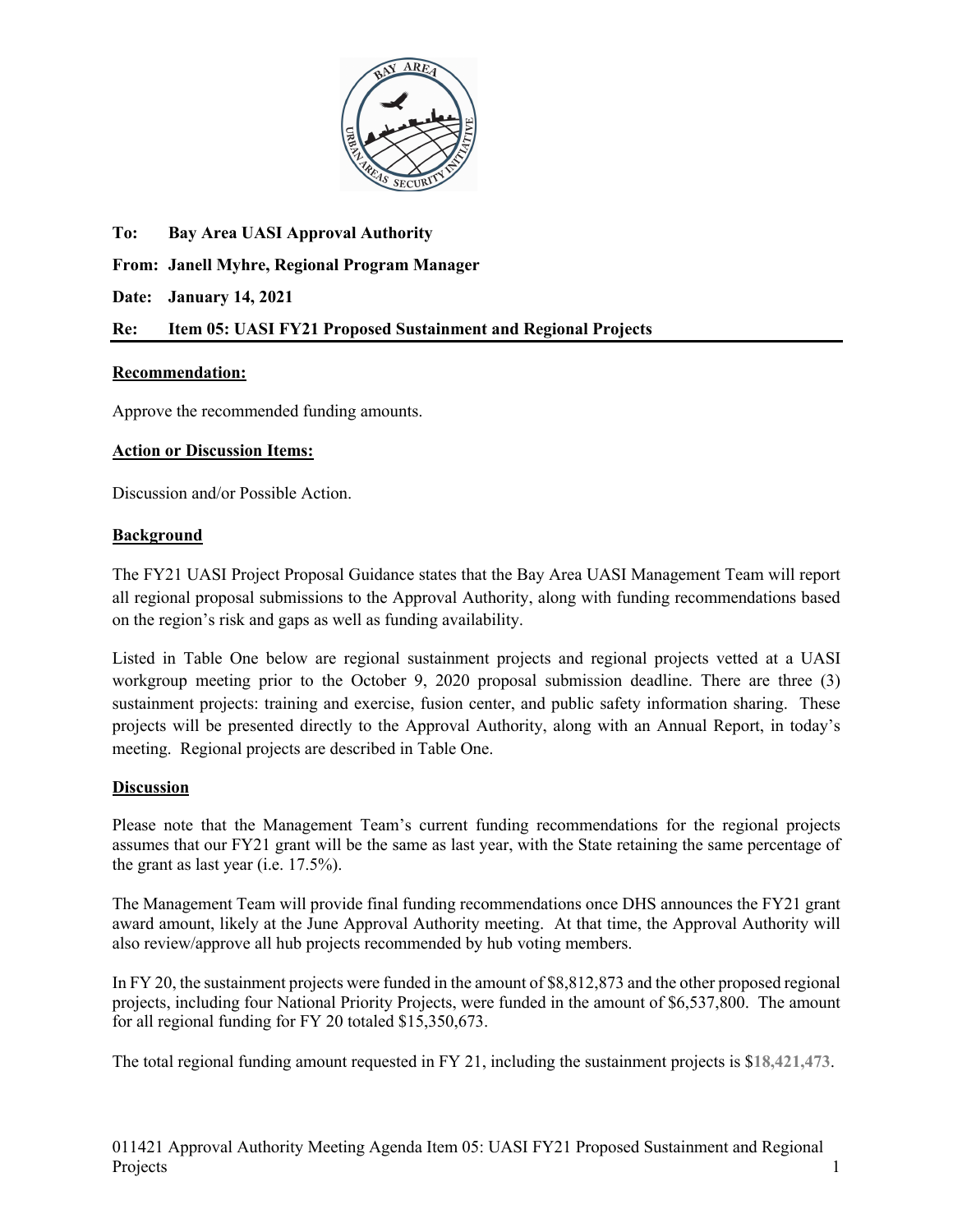The Management Team recommends funding the FY 21 sustainment projects in the amount of \$11,243,473, the four (4) National Priority Projects in the amount of \$6,200,000, and the three (3) other regional projects in the amount of \$199,000. The total amount of National Priority and regional projects is \$\$6,399,000 with the total amount recommended for all FY21 sustainment, national priority and regional project funding is \$17,642,473.

|                                                                                                                                                  |                                                                                   | <b>FY20</b>                      | <b>Requested</b>                                               | Recommended                                  |
|--------------------------------------------------------------------------------------------------------------------------------------------------|-----------------------------------------------------------------------------------|----------------------------------|----------------------------------------------------------------|----------------------------------------------|
| <b>Sustainment Project</b>                                                                                                                       | Proposer                                                                          | <b>Allocation</b>                | <b>FY21 Amount</b>                                             | <b>FY21 Allocation</b>                       |
| Bay Area Regional<br>Training and Exercise<br>Program                                                                                            | <b>UASI</b><br>Management<br>Team                                                 | \$4,212,399                      | \$4,312,399<br>(includes \$50K<br>JIS EX & 50K<br>Comm. Prep.) | \$4,312,399                                  |
| Information Analysis,<br>Infrastructure Protection,<br>and Cyber Security                                                                        | Northern<br>California<br>Regional<br>Intelligence<br>Center<br>(NCRIC)           | \$5,211,473                      | \$6,431,074<br><i>(includes)</i><br>$+26\%$ COLA)              | \$6,431,074                                  |
| Regional Law Enforcement<br><b>Information Sharing</b><br>Systems                                                                                | NCRIC on<br>behalf of the<br>Public Safety<br>Information<br>Sharing<br>Workgroup | \$500,000                        | \$500,000                                                      | \$<br>500,000                                |
| <b>Subtotal Sustainment Projects</b>                                                                                                             |                                                                                   | \$8,812,873                      | \$11,243,473                                                   | \$11,243,473                                 |
| <b>National Priority &amp;</b><br><b>Regional Projects</b>                                                                                       | Proposer                                                                          | <b>FY20</b><br><b>Allocation</b> | <b>Requested</b><br><b>FY21 Amount</b>                         | <b>Recommended</b><br><b>FY21 Allocation</b> |
| (4) National Priority<br>Projects $\omega$ \$1,550,000<br>each:<br>a) Info Sharing<br>b) Soft Targets<br>c) cybersecurity<br>d) emergent threats | <b>UASI</b><br>Management<br>Team                                                 | \$6,200,000                      | \$6,200,000                                                    | \$6,200,000                                  |

**Table 1: FY21 UASI Proposed Sustainment and Regional Projects**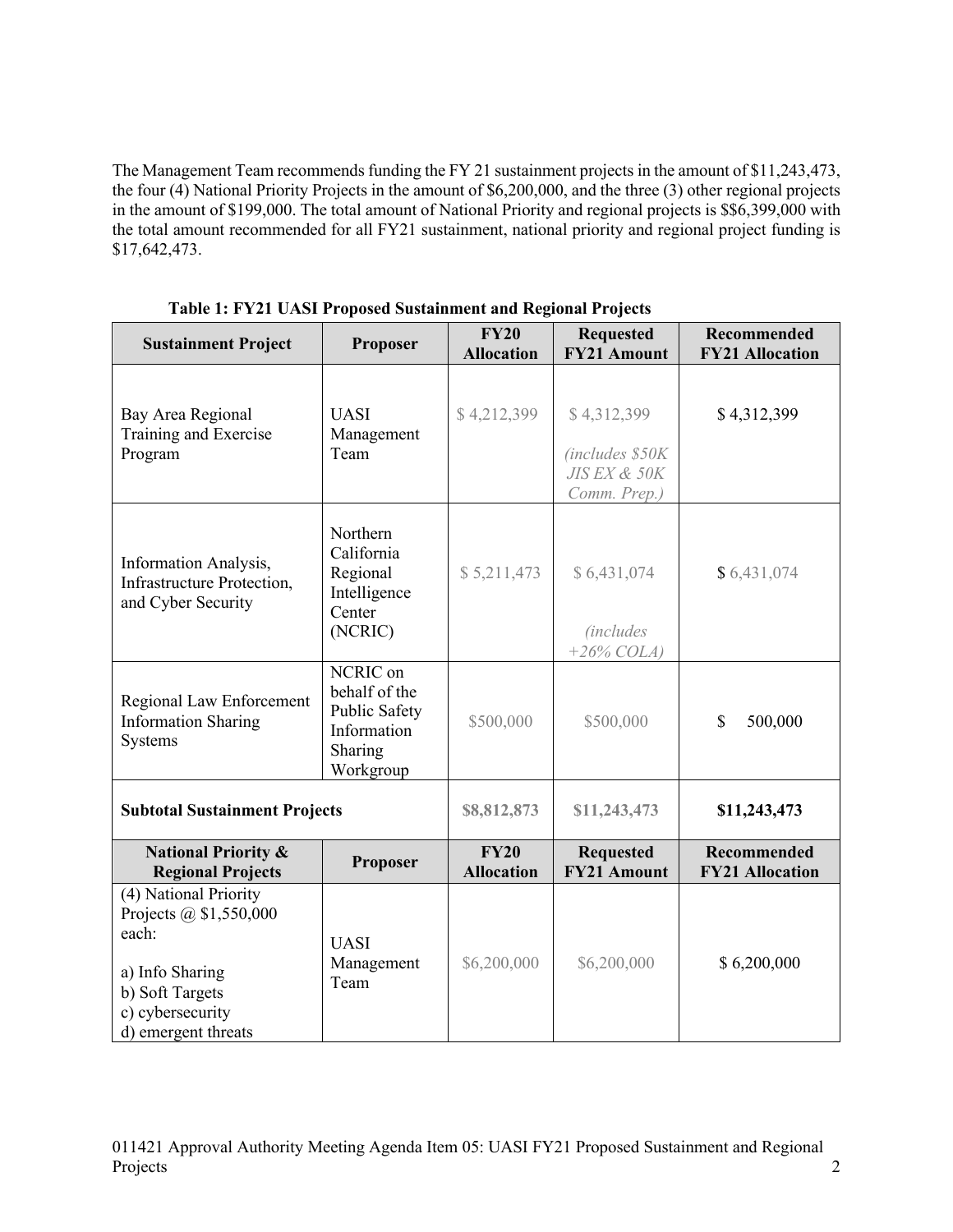| Regional Voice and<br><b>Broadband Data</b><br>Communications, Planning,<br>Governance | Bay Area<br>Regional<br>Interoperable<br>Communicatio<br>ns Systems<br>Authority<br>(BayRICS) | 59,000                     | \$59,000  | \$<br>59,000                                                      |
|----------------------------------------------------------------------------------------|-----------------------------------------------------------------------------------------------|----------------------------|-----------|-------------------------------------------------------------------|
| FY21 Bay Area Mass<br>Notification Conference                                          | <b>UASI</b><br>Management<br>Team                                                             | \$100,000                  | \$100,000 | 100,000<br>\$                                                     |
| Regional EOC<br><b>Information Sharing</b>                                             | Marin County<br>Sheriff's Office<br>of Emergency<br><b>Services</b>                           | \$40,000                   | \$60,000  | \$<br>40,000<br>(Reduced at request<br>of proposer)               |
| Virtual Security Operations<br>Center                                                  | County of San<br>Mateo -<br>Information<br>Services<br>Division                               | \$138,800<br>Pilot project | \$249,900 | \$0<br>(Not funded, rolled<br>into National<br>Priority projects) |
| <b>Cyber Security Supply</b><br>Chain                                                  | San Francisco<br>Department of<br>Technology                                                  | \$0                        | \$110,000 | \$0<br>(Not funded, rolled<br>into National<br>Priority projects) |
| <b>Behavioral Health</b><br>Resilience Training                                        | Association of<br>Bay Area<br>Health Officers<br>(ABAHO)                                      | \$0                        | \$250,000 | \$0<br>(Requested trainings<br>moved to T&E<br><i>program</i> )   |